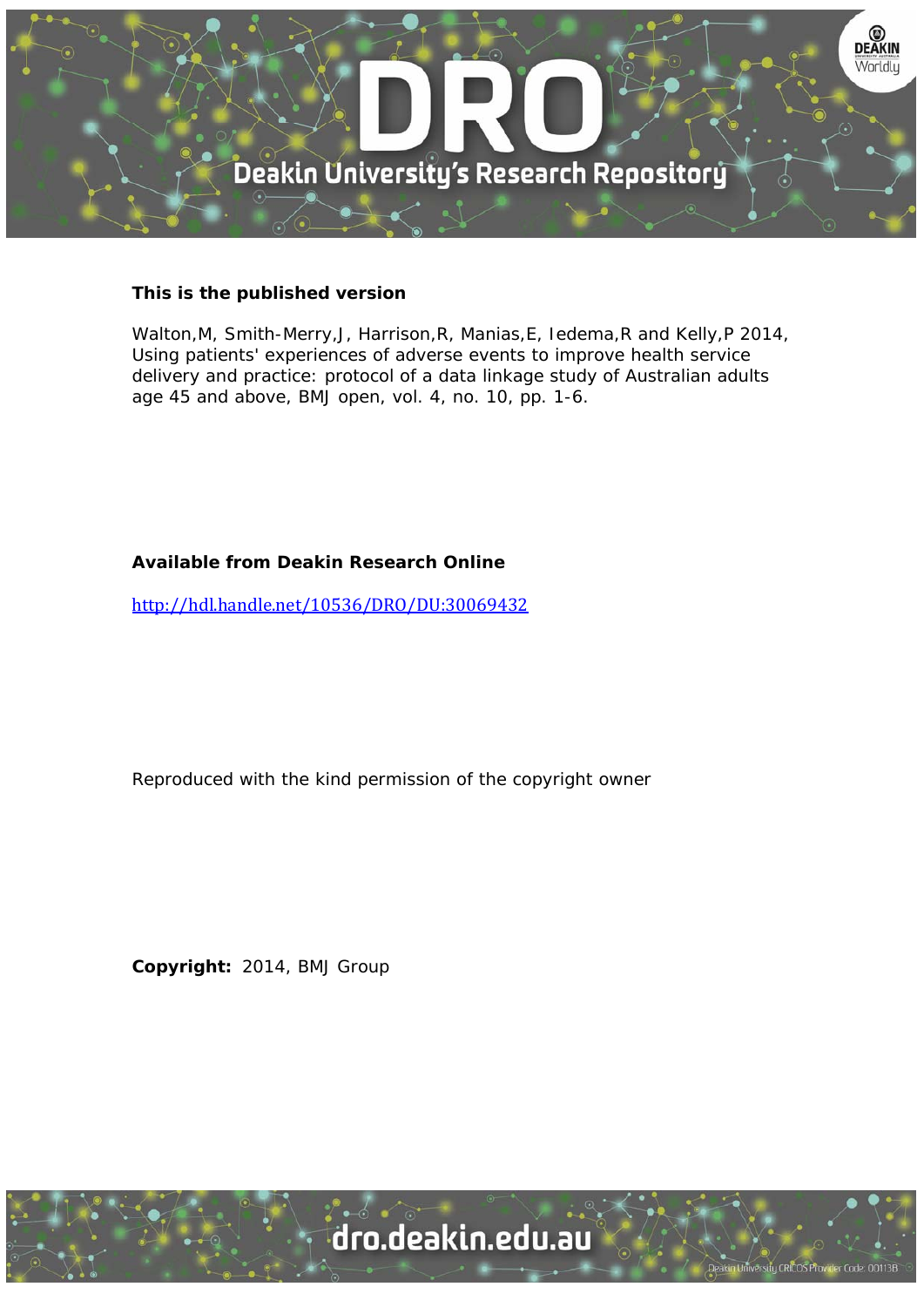# Using patients' experiences of adverse **BMJ Open** events to improve health service delivery and practice: protocol of a data linkage study of Australian adults age 45 and above

Merrilyn Walton,<sup>1</sup> Jennifer Smith-Merry,<sup>2</sup> Reema Harrison,<sup>1</sup> Elizabeth Manias,<sup>3</sup> Rick Iedema, $4$  Patrick Kelly<sup>1</sup>

#### **ABSTRACT**

To cite: Walton M, Smith-Merry J, Harrison R, et al. Using patients' experiences of adverse events to improve health service delivery and practice: protocol of a data linkage study of Australian adults age 45 and above. BMJ Open 2014;4:e006599. doi:10.1136/bmjopen-2014- 006599

▶ Prepublication history for this paper is available online. To view these files please visit the journal online [\(http://dx.doi.org/10.1136/](http://dx.doi.org/10.1136/bmjopen-2014-006599) [bmjopen-2014-006599](http://dx.doi.org/10.1136/bmjopen-2014-006599)).

Received 11 September 2014 Accepted 24 September 2014



For numbered affiliations see end of article.

Correspondence to

Professor Merrilyn Walton; merrilyn.walton@sydney.edu. au

Introduction: Evidence of patients' experiences is fundamental to creating effective health policy and service responses, yet is missing from our knowledge of adverse events. This protocol describes explorative research redressing this significant deficit; investigating the experiences of a large cohort of recently hospitalised patients aged 45 years and above in hospitals in New South Wales (NSW), Australia.

Methods and analysis: The 45 and Up Study is a cohort of 265 000 adults aged 45 years and above in NSW. Patients who were hospitalised between 1 January and 30 June 2014 will be identified from this cohort using data linkage and a random sample of 20 000 invited to participate. A cross-sectional survey (including qualitative and quantitative components) will capture patients' experiences in hospital and specifically of adverse events. Approximately 25% of respondents are likely to report experiencing an adverse event. Quantitative components will capture the nature and type of events as well as common features of patients' experiences. Qualitative data provide contextual knowledge of their condition and care and the impact of the event on individuals. Respondents who do not report an adverse event will report their experience in hospital and be the control group. Statistical and thematic analysis will be used to present a patient perspective of their experiences in hospital; the characteristics of patients experiencing an adverse event; experiences of information sharing after an event (open disclosure) and the other avenues of redress pursued. Interviews with key policymakers and a document analysis will be used to create a map of the current practice.

Ethics and dissemination: Dissemination via a one-day workshop, peer-reviewed publications and conference presentations will enable effective clinical responses and service provision and policy responses to adverse events to be developed.

#### Strengths and limitations of this study

- $\blacksquare$  The use of data linkage is a novel strategy that will facilitate identification of a large number of recently hospitalised patients; patient experience studies to date consistently suffer from small and unrepresentative patient samples.
- $\blacksquare$  Linkage with admitted patient data allows us to triangulate patient reported experiences with information in their medical record for example, the health problem they presented with, how long they were in hospital and the treatments received; this information validates the selfreported patient data.
- The 45 and Up Study cohort does not include a representative sample of culturally and linguistically diverse (CALD) participants. We address this weakness by analysing a subsample of data of CALD participants to explore whether their experiences differ from the wider sample.
- The patient sample only includes those who are 45 years or older therefore is not a representative population sample. Adults aged 45 and above are more likely to be hospitalised and have more frequent contact with the health system; therefore knowledge of the experiences of this group is valuable. Data from younger patients may be explored in future work using this study as a model.

#### BACKGROUND

## Adverse events are a significant problem

Preventable harm in hospitals due to healthcare activities is one of the top six health pro-blems in the developed world.<sup>[1](#page-7-0)</sup> At least one in nine hospitalised patients suffer an adverse event (AE) which may require extracare or cause permanent harm or even death.<sup>[2](#page-7-0)</sup> It is estimated that AEs add  $13-16\%$ to hospital costs alone—at least one dollar in every seven spent on healthcare.<sup>3</sup> This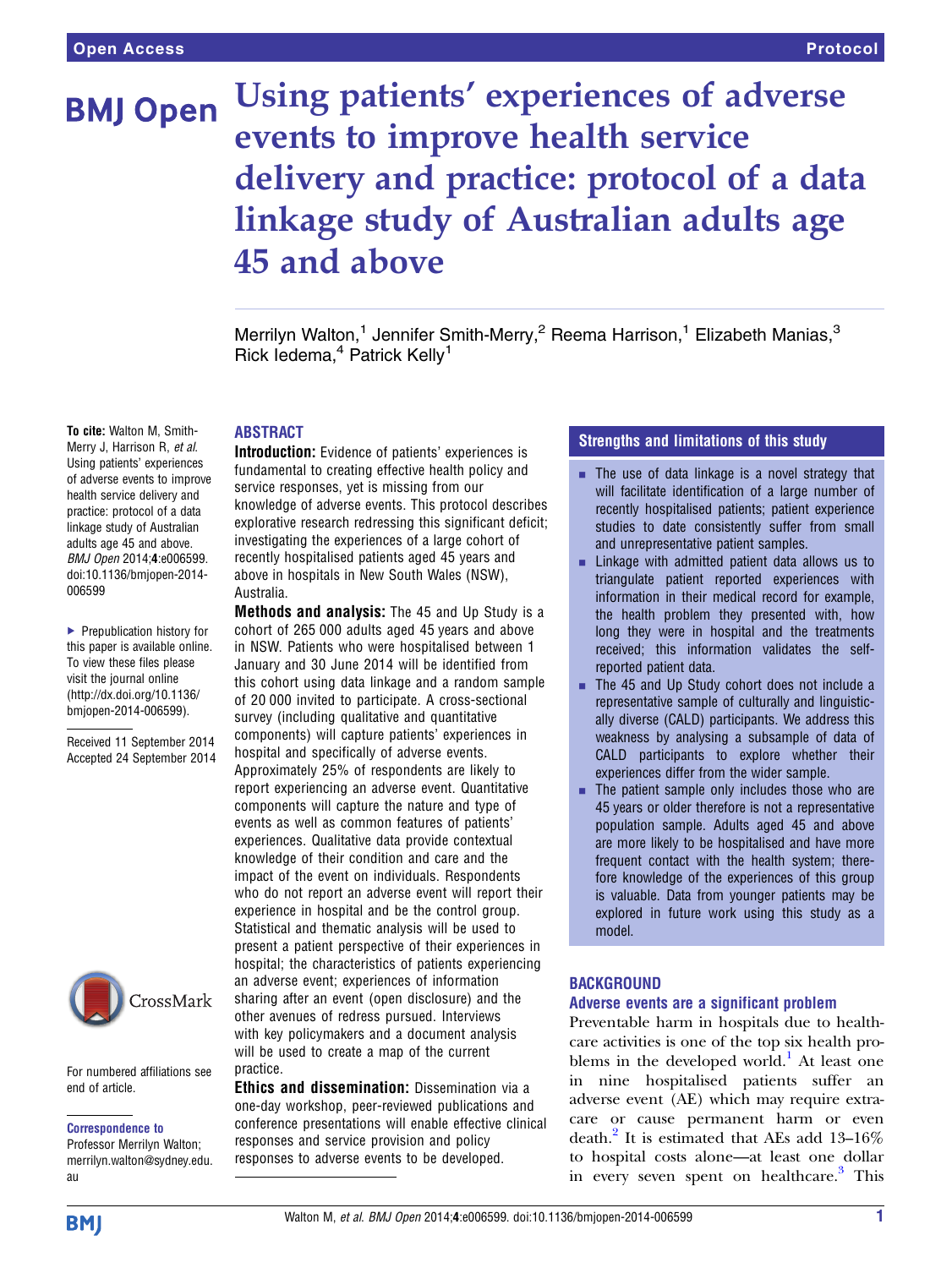figure does not include human costs such as pain and suffering or loss of independence and productivity for patients and their carers, or costs of litigation and settlement of medical negligence claims. Measurable and sustainable improvements in quality and safety are yet to be realised.<sup>[4](#page-7-0)</sup>

Patient symptoms are often indicators of the amount of harm arising from healthcare, $\frac{1}{1}$  with retrospective medical record review studies detailing a large rate of errors of commission and omission; many causing AEs.<sup>[5 6](#page-7-0)</sup> While a very low percentage of patients with AEs initiate a formal complaint, significant numbers (23– 50%) report concerns related to an AE or undesirable events.<sup>7-[11](#page-7-0)</sup> Complaints from patients may have prompted the initial scrutiny of safety in healthcare, but patients have been largely ignored as a source of safety evidence or measurement and are rarely involved in reporting AEs outside symptoms.[4 5 12](#page-7-0)

#### Little is known about the impact of AEs on patients

Health systems rely on patient experiences as a central and integral source of knowledge of health issues, policy development and service planning for almost all aspects of healthcare, yet we know little of their experiences, which remain largely absent from any input into better understanding the nature of AEs. Models of the impact of AEs on patients are lacking due to lack of research. Evidence-based models generated from patient reported data regarding the types of harm that patients experience is urgently required as these are the patient groups most vulnerable to harm.

Knowing and understanding patients' experiences of AEs is crucial for creating and maintaining trust in their health providers and in the health system. $13-16$  $13-16$  Patient experience data of AEs will also contribute to understanding the patient populations such as older patients who may be at a greater risk of AEs or of negative sequelae from  $AEs$ .<sup>17–[19](#page-7-0)</sup> These data will provide insight into AEs that occur after discharge (eg, infection); some postdischarge AEs are also believed to be due to deficient handover of information but data are limited. $20-22$  $20-22$ Finally, patient experience data will contribute to understanding the association between an AE and patients' subsequent health needs (eg, requiring hospitalisation), which has not been explored.<sup>[23](#page-7-0)</sup>

#### AE reporting in Australia

All Australian states and territories have active incident reporting systems; in 2007 the Australian state of New South Wales (NSW) implemented the Incident Information Management System (IIMS). This system records data reports on 'incidents' (including AEs along with other untoward incidents such as accidents or thefts) and after analysis are reported annually. The relationship between error and harm in healthcare is complex and the focus in these systems on encouraging staff to report errors or 'incidents' is limiting. $24$  Most reported errors are errors of commission, although

chart reviews suggest that acts of omission are implicated in twice as many  $AEs$ .<sup>[9 25](#page-7-0)</sup> There are significant levels of under-reporting in current voluntary reporting systems. (ref. 26, p.56) Doctors, for example, rarely report using incident reporting systems resulting in particular events dominating such as procedures by nursing staff or nurse witnessed AEs.<sup>27</sup> <sup>28</sup> Incident reports have thus been critiqued as 'a non-random sample of identified hazards from a larger unknown universe of hazards'.<sup>[29](#page-7-0)</sup>

Another limitation to fulfilling the benefits of AEs using incident reporting alone is 'the limited amount and variable quality of the information found within individual incident reports'.<sup>[30](#page-7-0)</sup> A perception also exists among health professionals that only AEs with serious outcomes should be reported. There is usually no opportunity for patients to contribute to information conveyed through incident reporting thereby excluding their knowledge and experience in models of routine incident reporting. Our research will provide an understanding of AEs through the patient's own experience of AEs. This focus will add an important dimension to current clinical, health service and policy responses to AEs.

#### Open disclosure

Open disclosure is the requirement to provide honest explanations to patients and families who have been impacted by AEs. The requirement for open disclosure has been formalised in Australian healthcare settings, predominantly through endorsement of the National Open Disclosure (OD) Standard in the different states and territories.<sup>[9](#page-7-0)</sup>

There is a paucity of evidence regarding the number of AEs that are disclosed to patients; one study of mistakes by junior doctors reported a low 12% disclosure rate of  $\overrightarrow{AEs}$  to patients.<sup>[31](#page-7-0)</sup> A US survey found that only one-third of patients who had experienced an AE had been informed; but in another US study eliciting patient-identified AEs, 40% reported disclosure (defined as a positive answer to the question: "Did anyone from the hospital explain why the negative effects occurred?").[32 33](#page-7-0) Evidence suggests that disclosure of AEs doubled the odds that patients would give higher ratings to the quality of their care. $20$ 

#### Aim

The aim of this research is to investigate their experiences of AEs and to identify data that can be used to create more effective service and policy responses to such events.

#### **Objectives**

- 1. To determine the patient experience of AEs, including patients' experience of information sharing (disclosure) after an AE and the role of patients in reporting AEs.
- 2. To ascertain the frequency and characteristics of AEs experienced by patients in hospitals located in the state of NSW, Australia.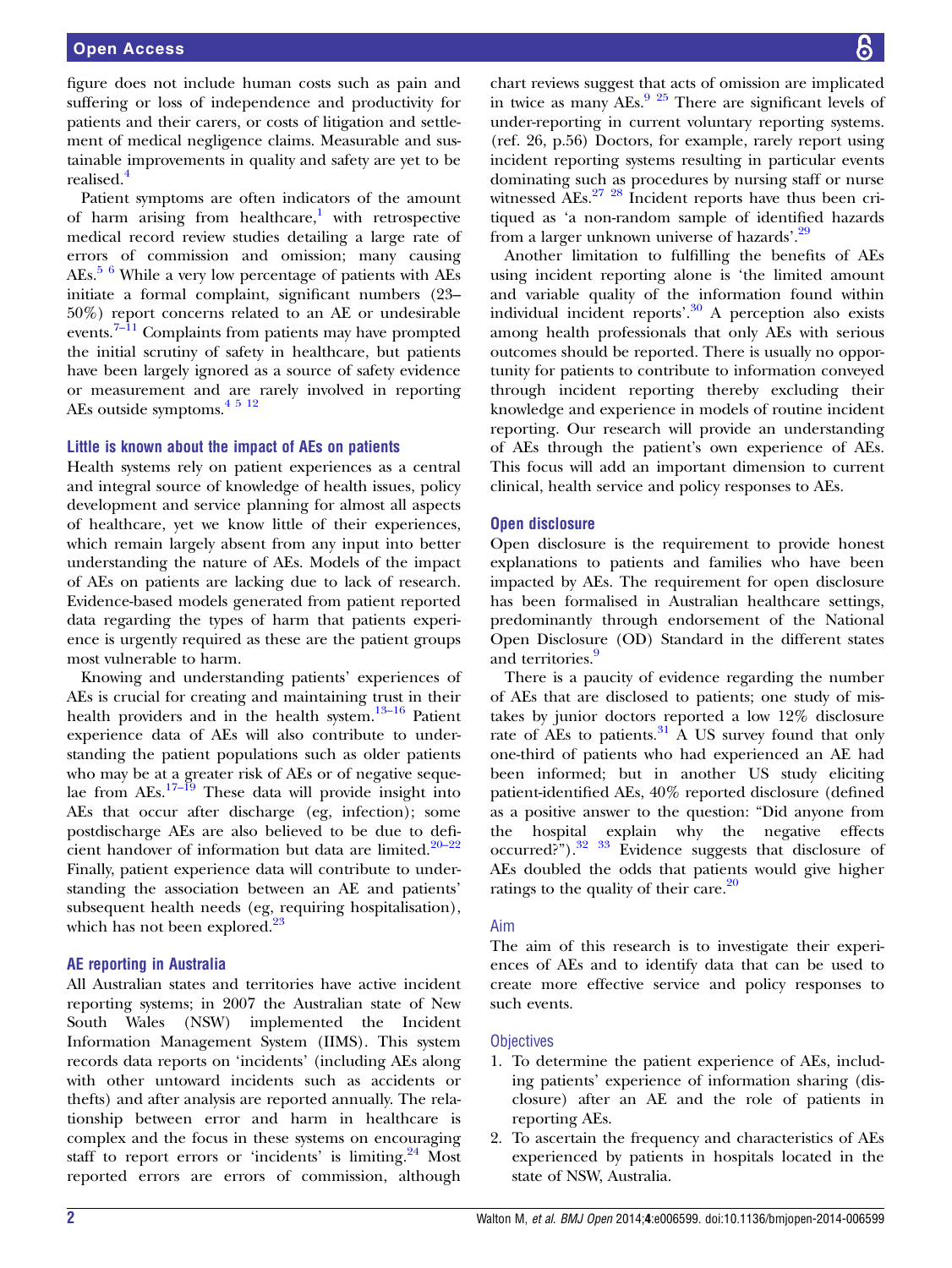- 3. To describe the characteristics of patients who experience AEs, in comparison to patients who do not experience AEs.
- 4. To carry out a detailed examination of present service and policy structures designed to deal with AEs and make recommendations for change based on our findings.
- 5. To undertake community consultation about the findings and transfer project findings to the community, policymakers, health practitioners and service managers.

## **METHODS**

#### Ethics approval

Ethics approval was granted by the NSW Population and Health Services Research Ethics Committee (HREC/13/ CIPHS/66  $&2013/12/496$ ). It was agreed between the two ethics committees that the latter ethics committee would be the single committee managing and monitoring the research.

#### **Design**

This is a mixed methods study involving data collection via cross-sectional survey from a large research cohort, interviews with high-level policymakers, and data linkage between The Centre for Health Record Linkage (CHeReL), the Admitted Patient Data Collection (APDC), the Register of Births, Deaths and Marriages (RBDM) and the 45 and Up Study databases.

#### Setting and participants

#### Study population -survey

The sample will be drawn from the 45 and Up Study cohort. The 45 and Up Study is the largest cohort study in the Southern Hemisphere, including 265 000 participants across NSW who are aged 45 and above. The study completed recruitment in 2008 and all recruits have consented to the use of their data in research. A wide range of data is available on the 265 000 participants in the 45 and Up Study cohort, including age, postcode, education, ethnicity, lifestyle and habits, current medications, history of disease, surgical procedures and employ-ment status.<sup>[34](#page-7-0)</sup> The choice to use an existing collection of participants was made because the difficulty of recruiting respondents through their health services is well established.<sup>[35](#page-7-0)</sup> Advertising through the public media does not necessarily attract a representative patient population. Nor do hospital selected patients meet criteria for an unbiased study cohort.

A primary benefit of the 45 and Up sample is that it will improve access to a general and guaranteed sample population. Past efforts to research this topic have been hampered by the difficulty of accessing an unbiased sample population. Accessing the appropriate survey population is an important consideration for this research. Because the majority of patients hospitalised in Australia are over  $45$  the use of this study population is ideal.<sup>[36](#page-7-0)</sup>

Furthermore, AEs tend to occur in older people. In one Australian study (N=979 834), patients with an AE were older (M=62.5,  $95\%$  CI 62.7 to 63 years) than those without an AE (M=48.2, 95% CI 48.1 to 48.3 years).<sup>[37](#page-7-0)</sup> In another Australian study (N=1177), age >70 years was found to be a strong predictor (OR 1.9, 95% CI 1.3 to 2.6) of AEs following surgery.[38](#page-7-0) Our study participants will be a random sample of 20 000 from the 45 and Up Study cohort who were hospitalised at any hospital in NSW over the most recent 6 month period to the time of data collection. These participants will be identified using data linkage provided by the Centre for Health record Linkage (CHeReL) with the Admitted Patient Data Collection, which is administered by NSW Health.

#### Limitations of survey sample

A recognised limitation of the 45 and Up Study is that it is not representative with respect to individuals from culturally and linguistically diverse (CALD) backgrounds. For example, while only 25% of the 45 and Up Study were born outside of Australia, 2006 census data puts this figure at 39% for those aged 45 and above in NSW.<sup>[36](#page-7-0)</sup> In order to address this limitation we will analyse a subset of the surveys we receive from CALD participants to compare the experiences of those CALD participants who experienced an AE with those who did not experience an AE. We will also compare the CALD participants in the 45 and Up cohort to the non-CALD members of the cohort to see if there are specific differences or variations in the characteristics associated with the AE.

#### Survey sample size

We anticipate there to be 20 000 participants in the cohort eligible to take part in the study based on the number of participants within the cohort who have been hospitalised. In a 6-month period (July–December) in 2007, there were 18 460 public hospitalisations among 45 and Up Study participants. Hospitalisation rates will rise every year as the cohort ages; thus, we estimate 20 000 public hospitalisations (our study population) for the 6-month period January 2014–June 2014. We anticipate a 60% response rate to our questionnaire based on the response rates observed in other substudies of 45 and Up participants, yielding an estimated 14 000 respondents. We expect approximately 3500 respondents (25%) will have experienced an AE based on patient AE self-reporting figures reported elsewhere; the remaining 10 500 respondents are expected not to have experienced an AE and will be the control group.

#### Study population—interviews

We will conduct interviews with 30 individuals who have a direct role in managing AEs and thereby holding embodied knowledge about practice in the field. Sampling will be purposive, based on the roles that individuals fulfil. Participants will be initially identified by the project reference group associated with the project and subsequently through Clinical Governance Units of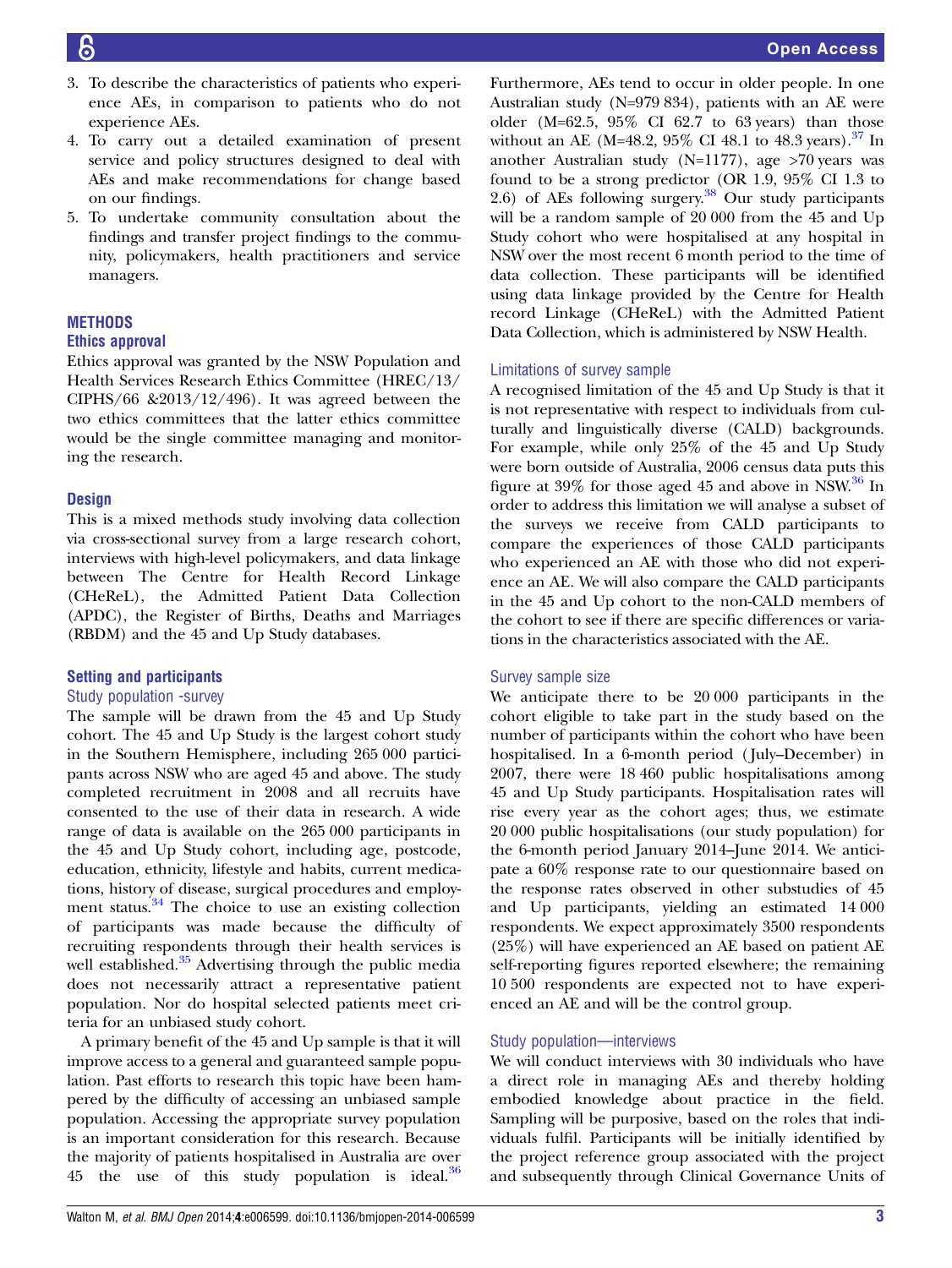Local Health Networks. We expect to conduct around 30 interviews, including 10 working in policy settings (with clinical governance managers working in government policy and within key bodies such as the Australian Commission on Safety and Quality in Health Care, NSW Clinical Excellence Commission and the NSW Health Care Complaints Commission) and 20 with individuals working in practice settings (service managers, practitioners working as complaints managers). We will purposively seek to include a sample from two Metropolitan Local Health Districts (Sydney, Western Sydney) and two Rural and Regional NSW Local Health Districts (Far West, Hunter New England). The final number of interviews will be determined as the interviews progress. Interviewing will be halted at the point of data saturation once no new data are emerging.

#### Procedure

The study will run from July 2013 to July 2016 with data collection starting November 2014. This study comprises five phases:

- 1. Questionnaire development;
- 2. Completion of contractual arrangements with data linkage partners;
- 3. Administration of questionnaire;
- 4. Analysis of survey responses;
- 5. Mapping of existing formal service and policy responses to AEs;
- 6. Transfer of project findings to the policy and practice community.<sup>3</sup>

#### Phase one—questionnaire development

In phase one, the survey for patients was developed and refined in a series of stages. Past patient experience research was used to develop items to determine whether patients experienced an AE and opportunities for patients to report AEs (during care, discharge, posthospitalisation). Iedema et  $al<sup>11</sup>$  $al<sup>11</sup>$  $al<sup>11</sup>$  (chief investigator B) and Weingart et al<sup>es[40](#page-7-0)</sup> surveys of patient experiences of open disclosure were a significant foundation of data for the development of these items.<sup>[5](#page-7-0)</sup> We included the Picker Adult Inpatient Questionnaire (PAIQ) which is a validated questionnaire designed to elicit patients' overall hospital experiences about their care and treatment.<sup>[41](#page-7-0)</sup> It has a high degree of face validity, construct validity and internal reliability consistency.<sup>[41](#page-7-0)</sup> Items about open disclosure and subsequent decision making about complaint or litigation were also incorporated. A validated instrument for assessing open disclosure by CI Iedema was used to assess the quality of formal open disclosure against new national indicators. Items from this instrument along with that used by Weingart in the USA were used to identify what information was provided about the AE; what action was taken to remedy the situation; what did not happen; intention of making a formal complaint or of seeking compensation; areas not addressed that the patient wanted addressed. We also included items to determine where and when the AE(s) occurred

(ie, public/private hospitals, in/out NSW, within correct time-frame parameters etc in order to identify possible confounding variables). An expert panel reviewed several iterations of the survey to attend to issues such as length, content validity, scaling responses and potential for response bias.

The resulting survey comprises five parts A–E. Part A asks patients for details of their hospitalisation followed by an additional four further validated sections. Part B incorporates questions about care and treatment from the validated Picker questionnaire. $41$  Part C includes a series of items regarding the healthcare incident based on Weingart et  $a_1^{\frac{5}{5} \cdot 40}$  Part D asks about experiences of disclosure based on work by Iedema et  $al$ <sup>[11](#page-7-0)</sup> Part E explores patient reports based on items developed by Daniels and also work by Walton et al (chief investigator A)[.42](#page-7-0) The survey was reviewed by the Project Reference Group for suitability and face validity and approved by the 45 and Up Study Management Committee.

#### Phase two—questionnaire administration

Phase 2 will include administration of the questionnaire to a sample of recently hospitalised patients from the 45 and Up data bank. The Centre for Health Record Linkage (CHeReL) is a NSW Ministry of Health Agency.<sup>[43](#page-7-0)</sup> CHeReL will link data from the Admitted Patient Data Collection with the 45 and Up Study Database to identify participants who have been hospitalised in the 6-month period between January and June 2014 using admission data. A random sample of 20 000 of the eligible 45 and Up participants will be sent a survey pack by the mailing house including an invitation letter, a participant information leaflet and the survey with a perforated consent form attached to it. In keeping with other studies of the 45 and Up participants, CALD or any other participants who have difficulty reading in English are advised to seek help from a friend or relative to understand the study materials and to complete the survey. Those who wish to participate are required to complete the consent form and return with their completed survey to the 45 and Up Study using the reply-paid envelope included in the pack. Participants who have not experienced an AE will only complete parts A and B of the survey, providing details about their hospital stay and their experience of this stay. Participants who have experienced an AE will complete a further three parts (C, D and E) in which they will answer questions about the AE, the Open Disclosure process and whether they made a complaint. Returned surveys will be screened by the 45 and Up Study team to ensure the consent form is complete and then sent on to the research team in a de-identified form for analysis. Any surveys with no signed consent form will not be included.

#### Phase three—analysis of questionnaire data

Phase 3 will involve qualitative and quantitative data analysis of completed questionnaires to obtain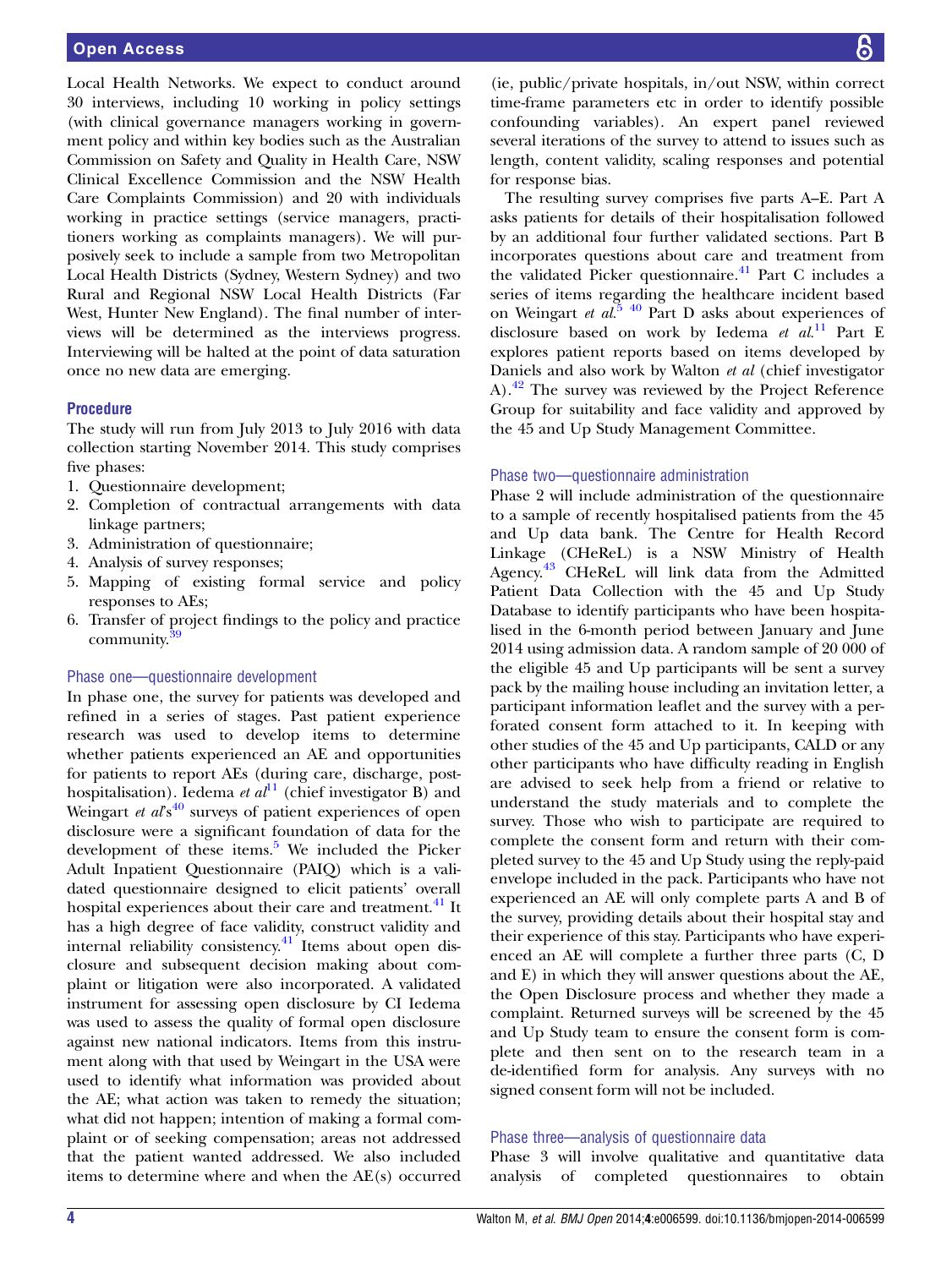comprehensive information on patient characteristics, the nature and frequency of any AEs experienced and the impact of AEs on patient outcomes, whether the patient experienced an Open Disclosure process (formal or informal) and whether the patient made a complaint or initiated legal action.

# Qualitative analysis

Two analyses of qualitative questionnaire data will be performed:

The conceptual framework of the International Classification for Patient Safety will be employed. $42$  The International Classification for Patient Safety categorises patient safety information using standardised sets of concepts to facilitate 'description, comparison, measurement, monitoring, analysis and interpretation of information to improve patient care, and for epidemiological and health policy planning purposes' (ref. 44, p.1). Each AE incident will be independently classified by two safety experts. Using the method devised by Runciman et  $al^{45}$  $al^{45}$  $al^{45}$  'natural categories' will be determined and contributing factors, detection, mitigating factors, patient and organisational outcomes and ameliorating factors will be sought. The comments that patients make about their AE will be examined and thematically coded using discourse analysis as this has been effectively used for analysing patient experience in previous research. $46$  The analysis will be structured around the research questions. NVivo will be utilised to manage and track the discourse analytical process that is applied to the data. Patient identified opportunities for reporting AEs will also be examined and thematically coded, paying special attention to the type of AE, location in the hospital, age group, cultural background and the opportunities to report.<sup>[47](#page-7-0)</sup>

# Quantitative analysis

Estimates of the frequency and type of AE identified from questionnaire results will be conducted. The use of the WHO International Classification for Patient Safety to categorise patients' descriptions of their AEs will ensure that foreseeable and known complications of conditions and treatments are separately identified and described. Patient experiences that fall outside the classification system will be identified and explored. Descriptive statistics (eg, means, SDs, frequencies and percentages) will be calculated to summarise data collected. In particular, estimates of the frequency and type of AE will be estimated with 95% CIs. Logistic regression will be used to determine if patients who experience AEs differ from patients who do not experience AEs. Potential risk factors will focus on patient characteristics such as age; gender; region; chronic disease(s), length of stay, transfer to other healthcare services. Other factors may be identified through the conceptual framework noted above. Appropriate model building strategies and model checking will be employed.<sup>[48](#page-7-0)</sup>

In phase 4 we will analyse existing service and policy responses to AEs by undertaking a mapping exercise, combining data from a detailed document mapping exercise and interviews with key actors in the field. The results of this analysis to make detailed recommendations about how these service and policy structures can best make use of the patient experience data. This mapping is an important component of the research project because government organisations are mandated to implement processes related to AEs. An understanding of current practice will allow our recommendations to fit into and build on existing practice.

Open Access

Stakeholder interviews: Interviews will be semistructured and open-ended. Questioning will focus on present service and policy structures designed to deal with AEs and the extent to which patient experiences are utilised as a source of knowledge in service and policy design. Participants will also be asked which documents they draw on in their work. They will be contacted directly via email and asked to participate in an interview which will take place at their place of work, or by phone if they prefer. Interviews will be recorded with the participant's permission and transcribed.

Interview Data Analysis: Data will be hand coded through the qualitative data analysis software NVivo. Thematic analysis will be conducted based around the project research aims. Coding reliability will be improved through independent coding of a subsample of the interviews by different members of the research team. Initial thematic codes from all interviews will be brought together and recoded to draw out subcodes. Individual sections of the data will be freshly coded to ensure an alignment between initial and later coding. Single instances of codes will be removed and those with close similarity to other codes will be merged. A narrative of the themes derived from the coding will be created. Representative quotations will be selected to demonstrate the themes where necessary.

Document Analysis: The aim of the documentary analysis will be to find and summarise the formal documents which structure practice around AEs. Health department policies, Guidelines distributed by Local Health Districts, quality and safety protocols published by the NSW Clinical Excellence Commission and the Australian Commission on Quality and Safety will be identified through a range of approaches: (1) literature review—by locating any formal documents cited by academic sources; (2) reference group—through suggestions made by the project research group; (3) interview respondents—through locating any documents spoken about in the interviews. Documents will be summarised according to purpose and audience.

# Phase 5—transfer of research findings.

Phase 5 will involve transfer of findings to the community, policymakers, service managers and agencies. We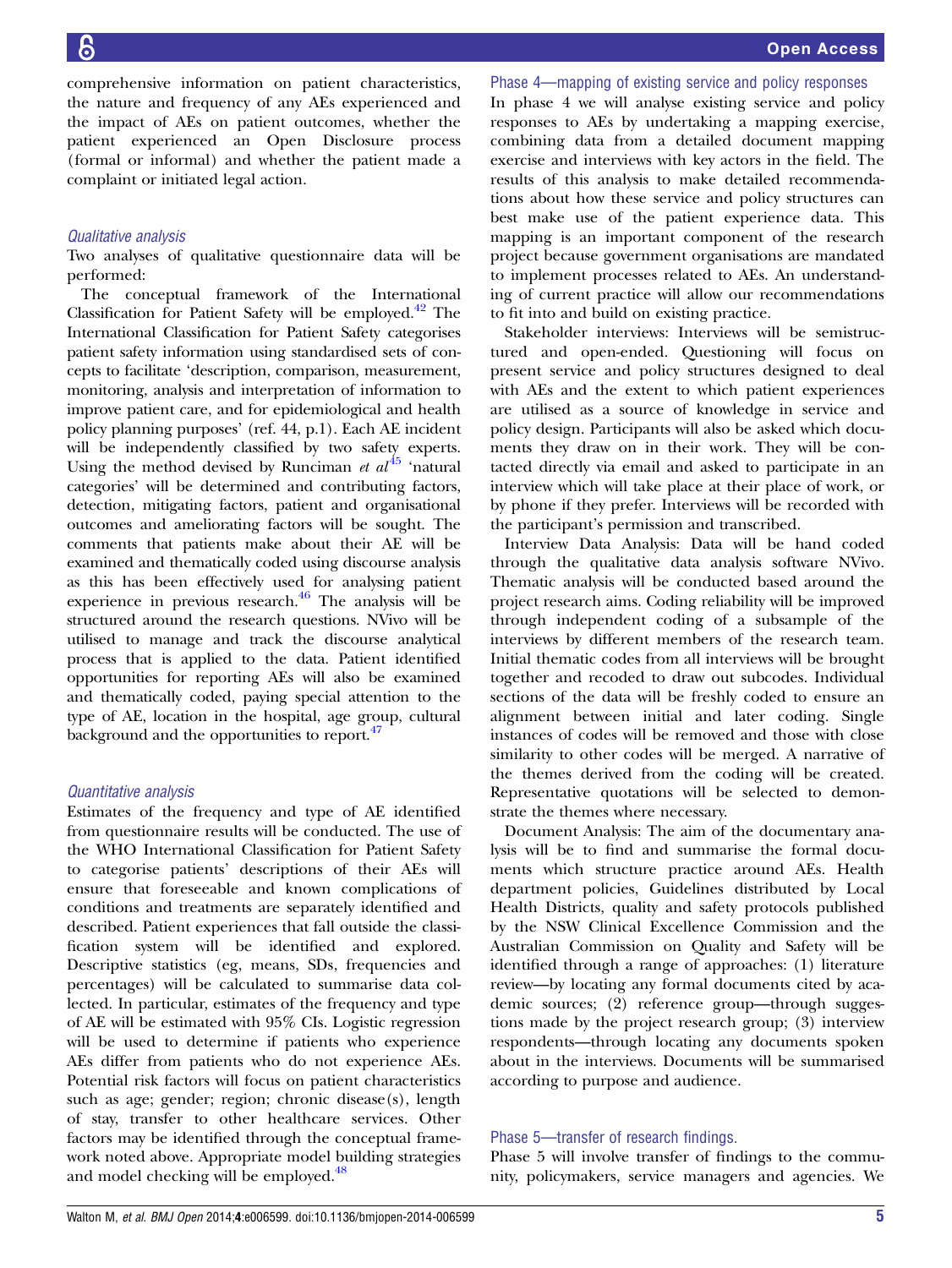will seek feedback from the community about opportunities to contribute to AE reporting.

The analysed results from phases 1 to 3 that relate to patients' perceptions and suggestions will form the basis of the community consultation. We will hold a 1-day workshop based on the WHO Patients for Patient Safety Workshop model. This model brings together committed patients and family members from rural and metropolitan areas to establish a network of champions, many of whom were nominated by health regions or other healthcare organisations who see them as partners in improving patient safety.

#### Project advisory committee

A reference group of key stakeholders including representatives from patient safety agencies, consumers, policymakers and service providers has been convened to assist the research team from the inception of the project. The group includes representatives from the Sax Institute, the Clinical Excellence Commission, the Australian Commission for Safety and Quality in Health Care, Health Consumers NSW and the North Sydney Local Health District. This spectrum of members provides a diverse range of perspectives on the project topic and proposed methods to be employed which are discussed at bi-annual reference group meetings.

#### **DISCUSSION**

#### Project outcomes

The results of this study will have a profound impact on the management of AEs in Australian hospitals and add to international knowledge on AEs. For the first time we will have comprehensive evidence to enable health departments, practitioners, health educators and the community to understand the impact of AEs on patients.

Achieving the five study objectives will result in a number of important outcomes. Evidence of the patient experience of their hospitalisation will be useful in the development of policy and will assist practitioners to change practice or introduce new activities to reduce AEs. We will obtain a profile of patients who self-report an AE. This profile will enable future identification of groups at risk of AEs (such as age, gender, time of admission, cultural and language background, comorbidities) for the development of targeted safety strategies, including health service design, education and training of health clinicians. A map of the incidence and characteristics of AEs as reported by patients will assist the development of targeted programmes to reduce AEs.

We will provide insight into patient reactions to the process of information sharing that will be highly influential for reviews of communication processes and open disclosure guidelines across Australia. This is highly relevant information for practising clinicians in the health system as well as governments and indemnity insurers

and those engaged in curriculum development and community education. Detailed policy and service recommendations will use our study data to enhance existing governance structures around AEs. Our work will also facilitate assessment of whether there are opportunities for patients to play a greater role in reporting AEs and how this could be realised. Finally, this work will produce a greater awareness within the health system and the community more broadly about the impact of AEs on patients. This project is also the first that we are aware of to use data from patient medical records to explore AEs. Using linked data, we will be able to triangulate patient reports with the content of their medical records and identify the extent of congruence between these information sources.

#### Ethics and dissemination

The 45 and Up Study cohort consent to their 45 and Up Study baseline data being linked with the Admitted Patient Data Collection; using linked data in this way to identify recently hospitalisation 45 and Up Study participants does not pose any ethical concerns. The cohort also consents to being contacted for health-related research and appropriate ethical approval has been obtained to approach these participants. Dissemination of findings to key stakeholders is a critical feature of the study protocol in order to support the community, health service providers and policymakers to develop more effective responses to AEs in patient care. In phase 5 of the study we will transfer findings to the community, policymakers, service managers and relevant agencies. This process includes a 1-day workshop based on the WHO Patients for Patient Safety Workshop model. We will also produce peer-reviewed publications and present findings at national and international conferences.

#### Author affiliations

<sup>1</sup>School of Public Health, University of Sydney, Sydney, New South Wales, Australia

<sup>2</sup> Faculty of Health Sciences, University of Sydney, Sydney, Australia <sup>3</sup>Department of Medicine & School of Health Sciences, University of Melbourne & School of Nursing and Midwifery, Deakin University, Melbourne, Australia

4 Agency for Clinical Innovation and University of Tasmania, Sydney, Australia

Contributors All the authors made substantial contributions to conception and design, acquisition of data, or analysis and interpretation of data; drafting the article or revising it critically for important intellectual content; and to the final approval of the version to be published as set out in the Uniform Requirements for Manuscripts Submitted to Biomedical Journals. MW, RI, EM, PK and JS-M conceived and designed the research idea. MW and RH are primarily responsible for the acquisition of the data. Each author is responsible for the analysis and interpretation of the data. JS-M and RH were primarily responsible for drafting this protocol. Each author has been involved in drafting the manuscript or revising it critically for important intellectual content; have given final approval of the version to be published; and agree to be accountable for all aspects of the work in ensuring that questions related to the accuracy or integrity of any part of the work are appropriately investigated and resolved.

Funding This project is funded by a National Health and Medical Research Council (NHMRC) Project Grant No. 1049703.